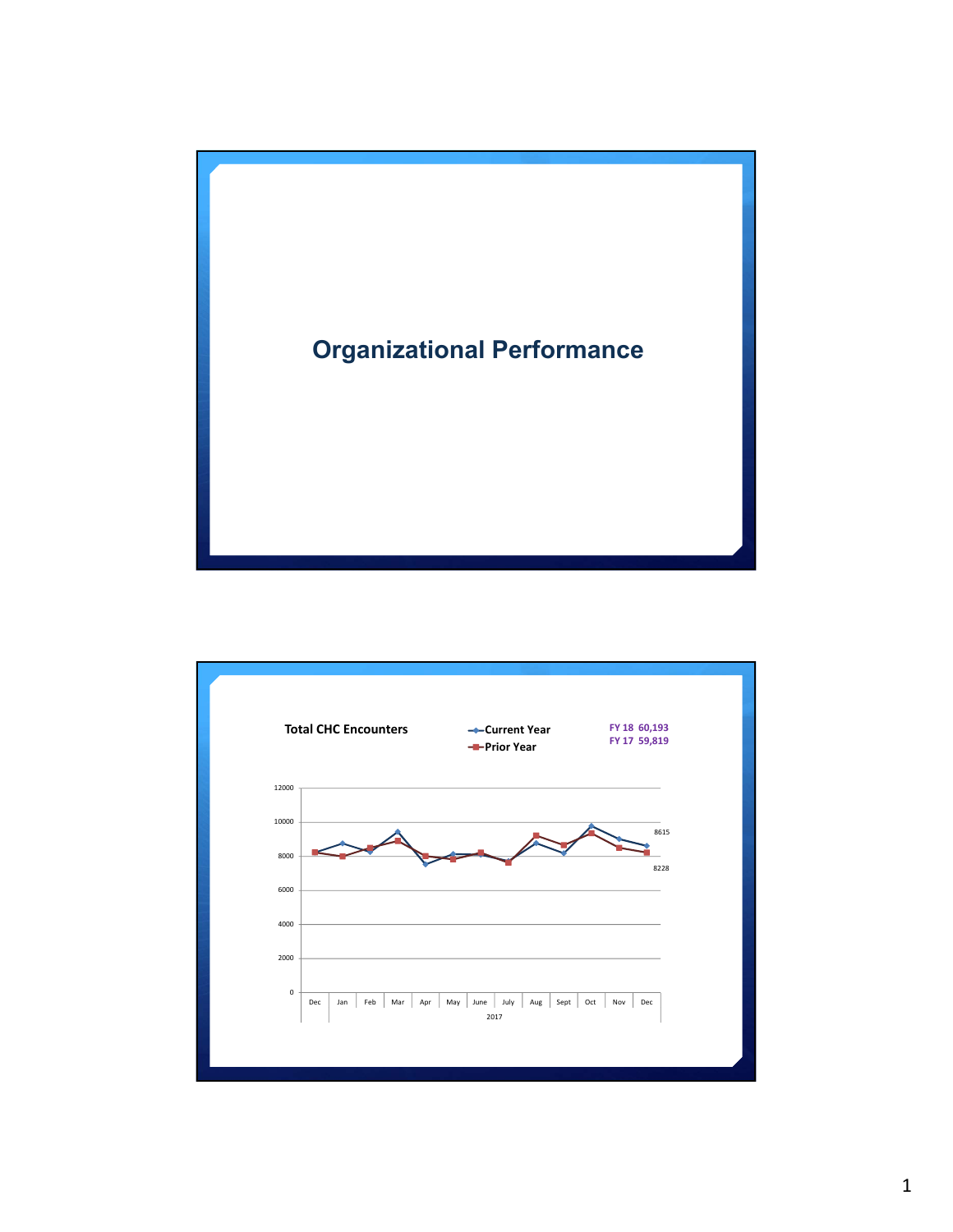

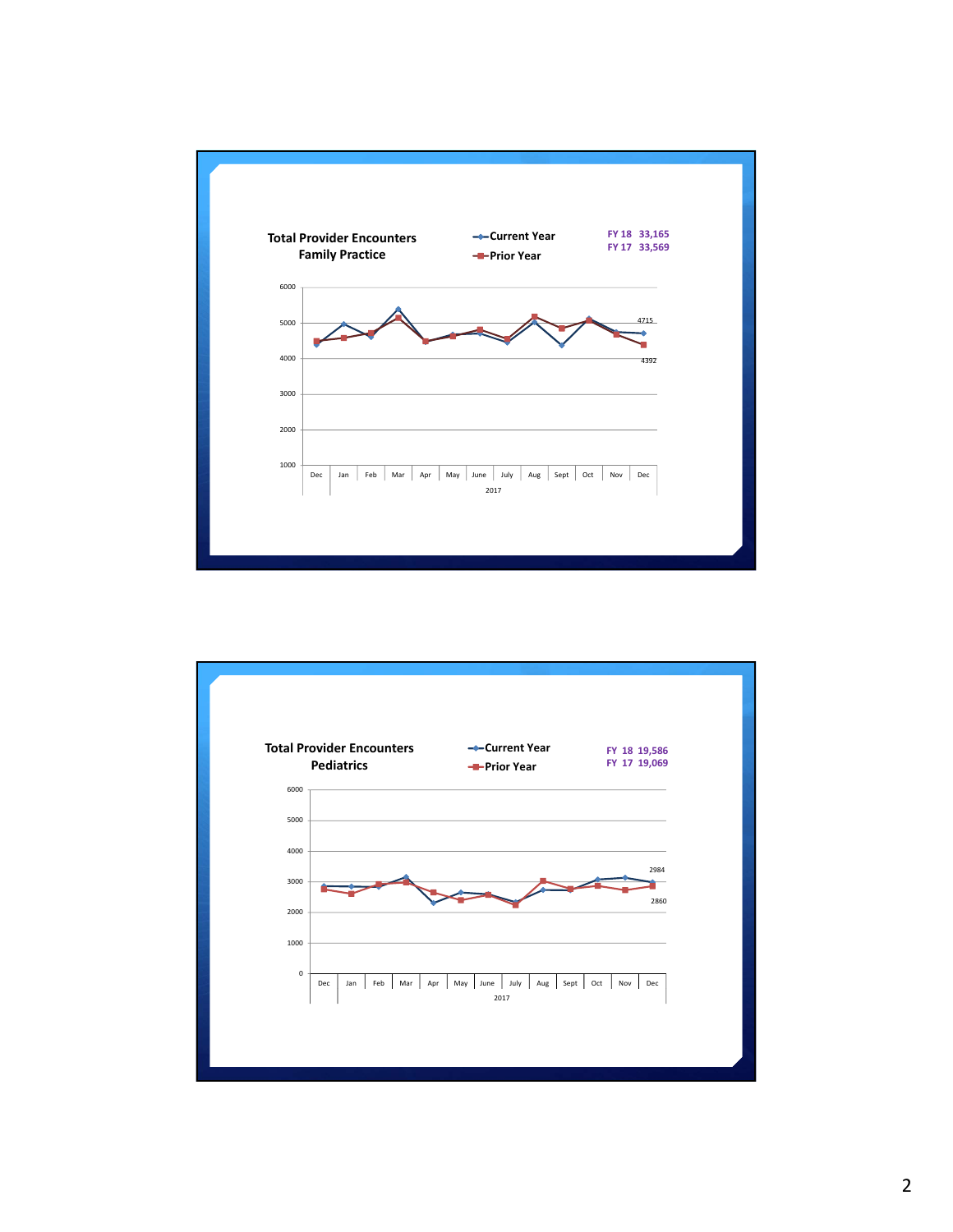

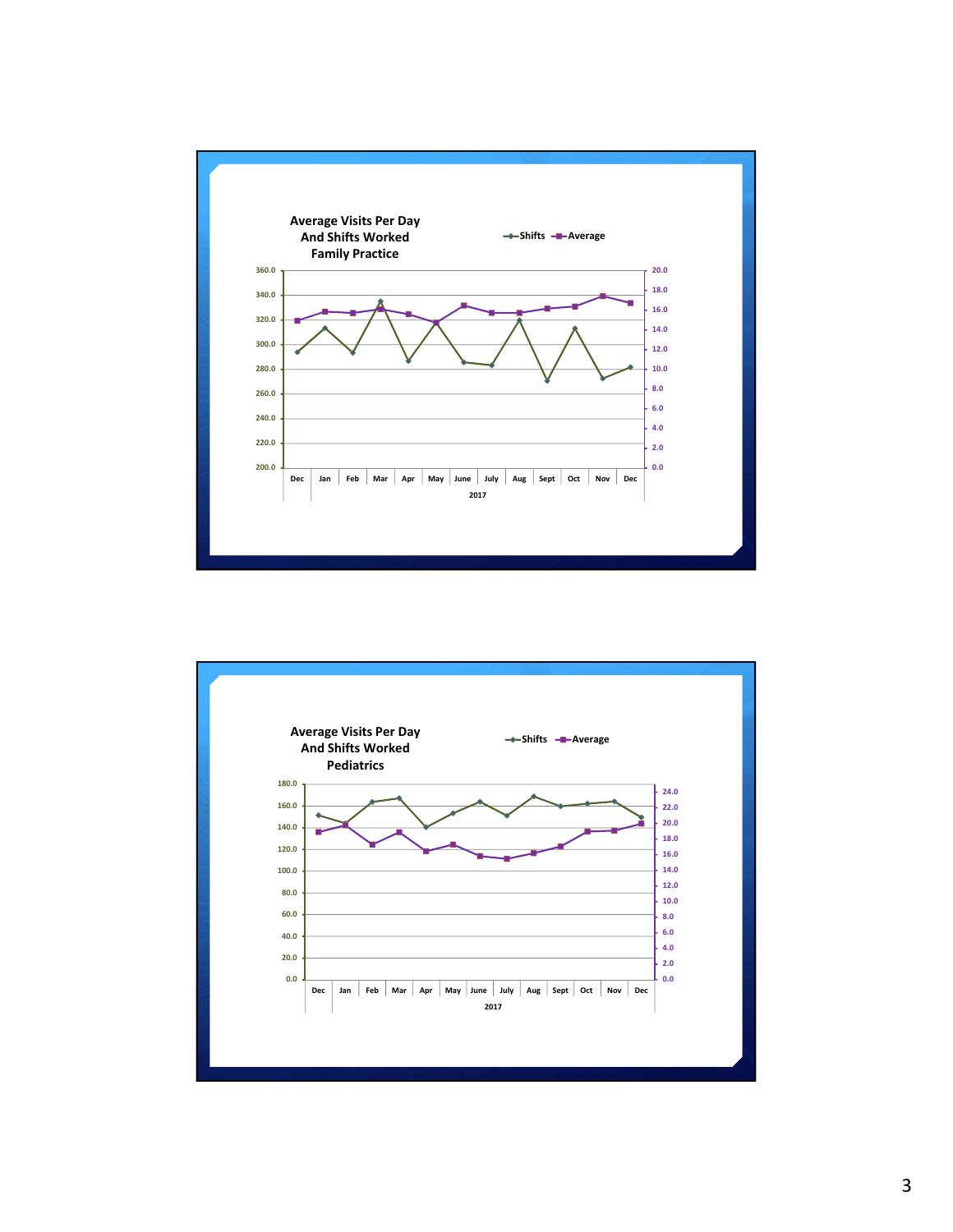

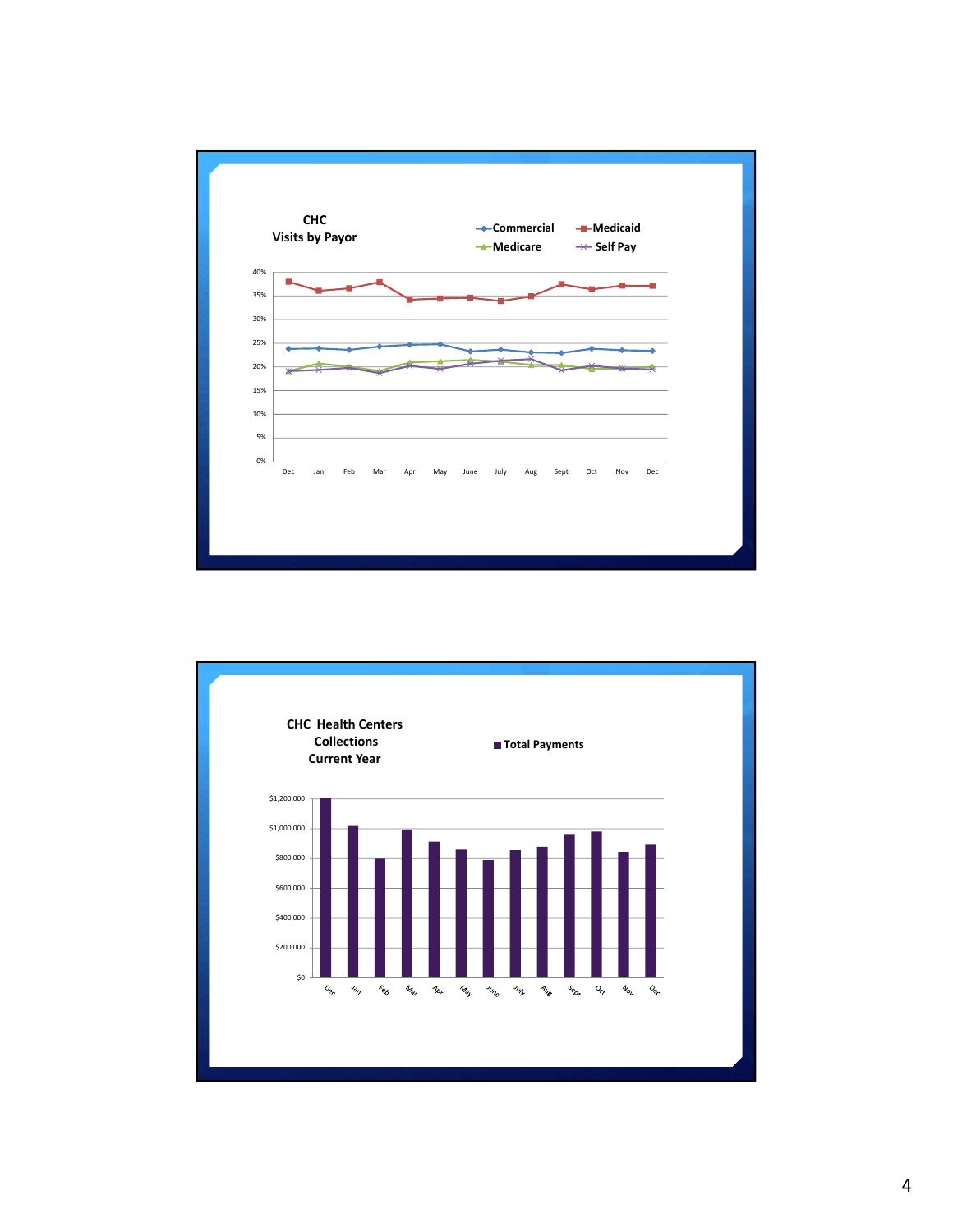

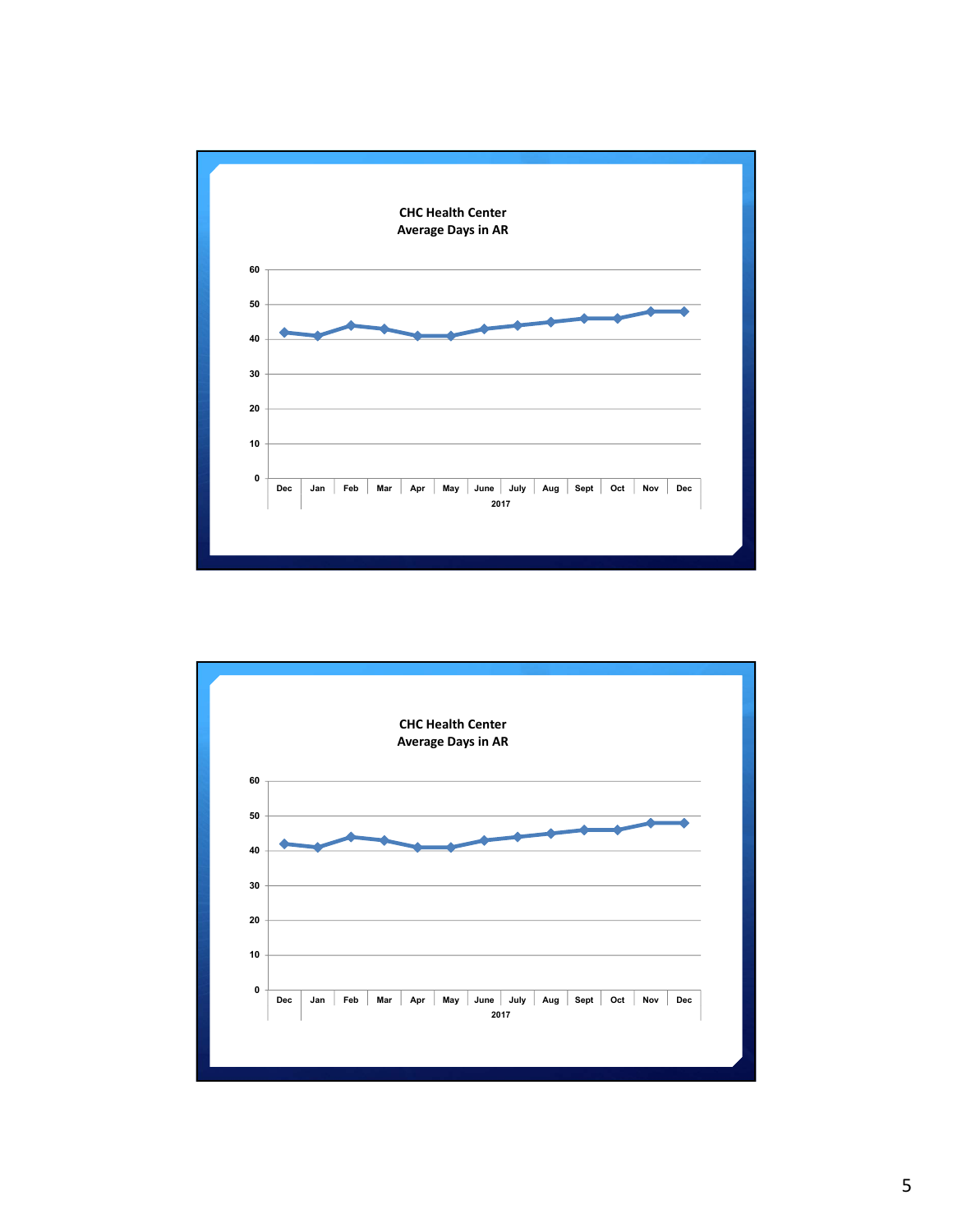

| <b>Carolina Health Centers</b><br><b>Profit and Loss Statement</b> |          | <b>Fiscal Year 2018</b> |                 |           |                 |            |
|--------------------------------------------------------------------|----------|-------------------------|-----------------|-----------|-----------------|------------|
|                                                                    | Dec 2017 |                         | <b>Budget</b>   |           | \$ Over Budget  |            |
| Income                                                             |          |                         |                 |           |                 |            |
| 420000 · Grant Revenue                                             | \$       | 610.782                 | \$              | 644.141   | \$              | (33, 359)  |
| 430000 · Pharmacy Retail Income                                    | \$       | 1,037,619               | \$              | 1,043,643 | \$              | (6,024)    |
| 440100 · Patient Care Billing System Rev                           | \$       | 878,863                 | \$              | 1,043,550 | \$              | (164, 687) |
| 440500 · Patient Care Revenue Other                                | \$       | 216,590                 | \$              | 22.223    | $$\mathbbmss{}$ | 194.367    |
| 460000 · Other Income                                              | \$       | 303,482                 | \$              | 219,325   | \$              | 84,157     |
| <b>Total Income</b>                                                | \$       | 3,047,336               | $$\mathbbmss{}$ | 2,972,882 | \$              | 74.454     |
| Expense                                                            |          |                         |                 |           |                 |            |
| <b>Total Expense</b>                                               | \$       | 2,922,262               | \$              | 2.946.728 | \$              | (24, 466)  |
| Net Income                                                         | s        | 125,074                 | \$              | 26,154    | \$              | 98,920     |
|                                                                    |          |                         |                 |           |                 |            |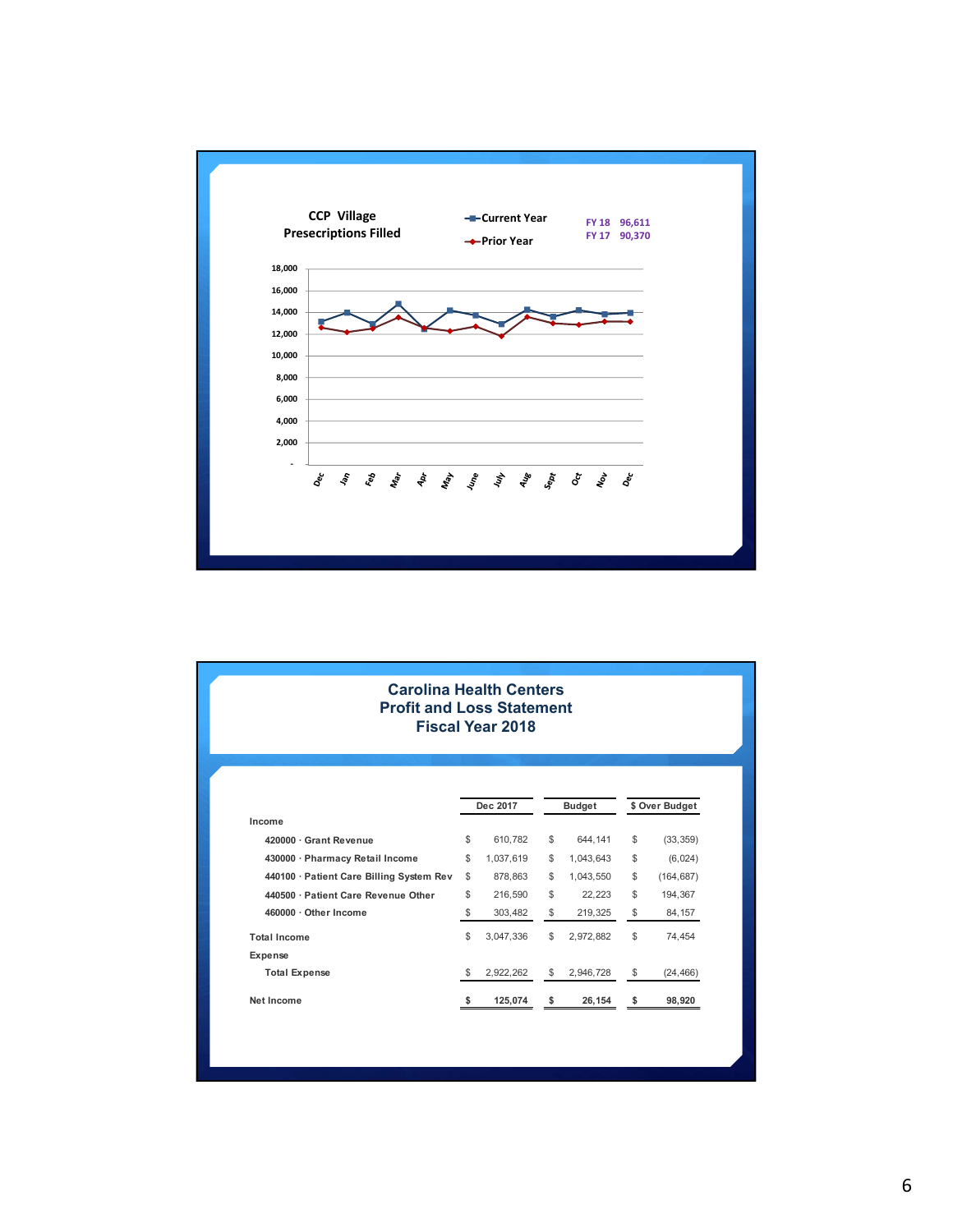## **Carolina Health Centers Profit and Loss Statement Fiscal Year 2018**

|                                          |    | Jun - Dec 17 | <b>Budget</b>    | \$ Over Budget |           |  |
|------------------------------------------|----|--------------|------------------|----------------|-----------|--|
| Income                                   |    |              |                  |                |           |  |
| 420000 · Grant Revenue                   | \$ | 3,533,698    | \$<br>3,415,466  | \$             | 118.232   |  |
| 430000 · Pharmacy Retail Income          | \$ | 7,302,722    | \$<br>6,992,087  | \$             | 310.635   |  |
| 440100 · Patient Care Billing System Rev | \$ | 6,382,504    | \$<br>6,132,001  | \$             | 250,503   |  |
| 440500 · Patient Care Revenue Other      | \$ | 332.588      | \$<br>357.503    | \$             | (24, 915) |  |
| 460000 · Other Income                    | \$ | 931,024      | \$<br>730,507    | \$             | 200,517   |  |
| <b>Total Income</b>                      | \$ | 18,482,536   | \$<br>17.627.564 | \$             | 854.972   |  |
| Expense                                  |    |              |                  |                |           |  |
| <b>Total Expense</b>                     | \$ | 18,257,214   | \$<br>17,622,785 | \$             | 634,429   |  |
| Net Income                               | s  | 225,322      | \$<br>4,779      | \$             | 220,543   |  |

|                                       | <b>Carolina Health Centers</b><br><b>Balance Sheet</b><br><b>Fiscal Year 2018</b> |            |          |            |
|---------------------------------------|-----------------------------------------------------------------------------------|------------|----------|------------|
|                                       | Dec 2017                                                                          |            | Dec 2016 |            |
| <b>ASSETS</b>                         |                                                                                   |            |          |            |
| <b>Current Assets</b>                 |                                                                                   |            |          |            |
| Checking/Savings                      | \$                                                                                | 2,737,996  | S        | 2,760,573  |
| <b>Accounts Receivable</b>            | \$                                                                                | 2,264,092  | S        | 1,754,506  |
| <b>Other Current Assets</b>           | \$                                                                                | 565.225    | \$       | 556.038    |
| <b>Total Current Assets</b>           | \$                                                                                | 5,567,313  | S        | 5,071,117  |
| <b>Fixed Assets</b>                   | \$                                                                                | 7,442,980  | \$.      | 7,448,922  |
| <b>Other Assets</b>                   | \$                                                                                | 54,126     | \$       | 122,507    |
| <b>TOTAL ASSETS</b>                   | \$                                                                                | 13,064,419 | \$       | 12,642,546 |
| <b>LIABILITIES &amp; EQUITY</b>       |                                                                                   |            |          |            |
| Liabilities                           |                                                                                   |            |          |            |
| <b>Current Liabilities</b>            |                                                                                   |            |          |            |
| <b>Accounts Payable</b>               | \$                                                                                | 298,720    | \$       | 234,180    |
| <b>Credit Cards</b>                   | \$.                                                                               | 10,765     | S        | 16,026     |
| <b>Other Current Liabilities</b>      | -S                                                                                | 1,131,827  | \$       | 1,148,672  |
| <b>Total Current Liabilities</b>      | \$                                                                                | 1,441,312  | S        | 1,398,878  |
| <b>Long Term Liabilities</b>          | \$                                                                                | 2,126,373  | \$       | 3,029,653  |
| <b>Total Liabilities</b>              | \$                                                                                | 3,567,685  | \$       | 4,428,531  |
| Equity                                | \$                                                                                | 9,496,734  | S        | 8,214,017  |
| <b>TOTAL LIABILITIES &amp; EQUITY</b> | \$                                                                                | 13,064,419 | S        | 12,642,548 |